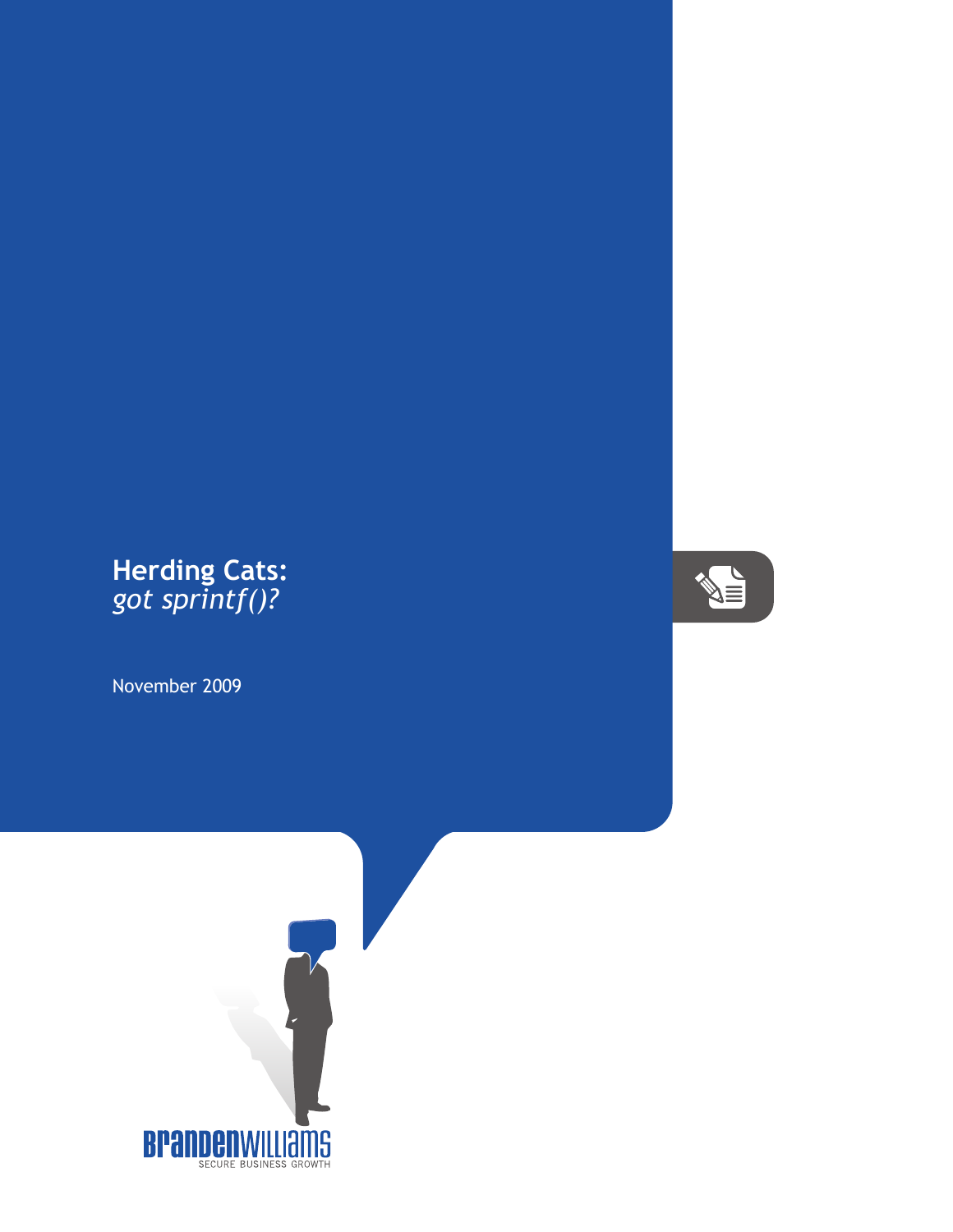Job security. It's a nice thing to have, isn't it? I mean, anyone reading this month's column has to realize that security professionals' jobs are only getting more difficult, and our talents and skills will steadily grow in demand as we continue to the end of the world<sup>1</sup>. All you need to do is read the Verizon Business Data Breach Report<sup>2</sup>, and you will see that not only are the numbers of breached records and incidents increasing, but in many cases hackers are using some of the same old attacks.

Application security is sometimes one of those "I'll get to it" projects that never seems to get off the ground until a data breach forces the issue. Back when I did application development, the lifecycle looked something like this.

> Step 1: Have idea for software Step 2: Build proof of concept Step 3: Polish proof of concept Step 4: Go to production

This is a slight exaggeration, but my reality prevented me from hiring someone to comb through the application looking for security vulnerabilities.

I wrote some code for a startup years ago that would display an invoice. We licensed a fancy barcode generator to make the order fulfillment process easier. All our folks had to do was scan the barcode that appeared at the top of the invoice, and a shipping label was automatically generated and printed. Unfortunately, this code stayed inside the application long after I moved on because it served its basic purpose. At the time I wrote this front end (VBScript ASP 1.0), I spent more of my free time busting buffers in poorly written C code. Those types of vulnerabilities were not present in the environment I wrote<sup>3</sup>.

Here's where I screwed up. When presented with the order confirmation/status page once, you could change the order number in the GET string to see another order. Customer's didn't notice, but one competitor did and attempted to steal the customer base! Thankfully, the current development manager noticed funny activity in the logs and stopped the attack.

That simple application vulnerability could have lead to much worse. I'm certain that same code was vulnerable to SQL Injection. In the late 1990s hackers successfully executed SQL Injection attacks, but the problem was not nearly as widespread as it is today. According to the Verizon report, 23% of the breaches and 79% of the data loss included successful SQL Injection attacks (page 17). Verizon asserts that SQL Injection is increasing in complexity, number of attempts, and success rate for large scale breaches.

Six of the ten types of hacks listed in the report are application security related<sup>4</sup>, and easily preventable with proper application security coding techniques. So why are these same attacks that have been around for years still successful in today's code bases?

## **FOOTNOTES**

- <sup>1</sup> Which according to some interpretations of the Mayan calendar occurs during the winter solstice in 2012, when the sun will perfectly align with the center of the Milky Way for the first time in *26,000 years.*
- <sup>2</sup> This report can be downloaded from http://www.verizonbusiness.com/resources/security/re*ports/2009\_databreach\_rp.pdf, and will be referenced in various places throughout.*
- *3 Maybe in the underlying system, but not at the abstraction layer in which I was coding.*
- *4 I left out buffer overflows, but arguably they could be thrown in to make it seven.*

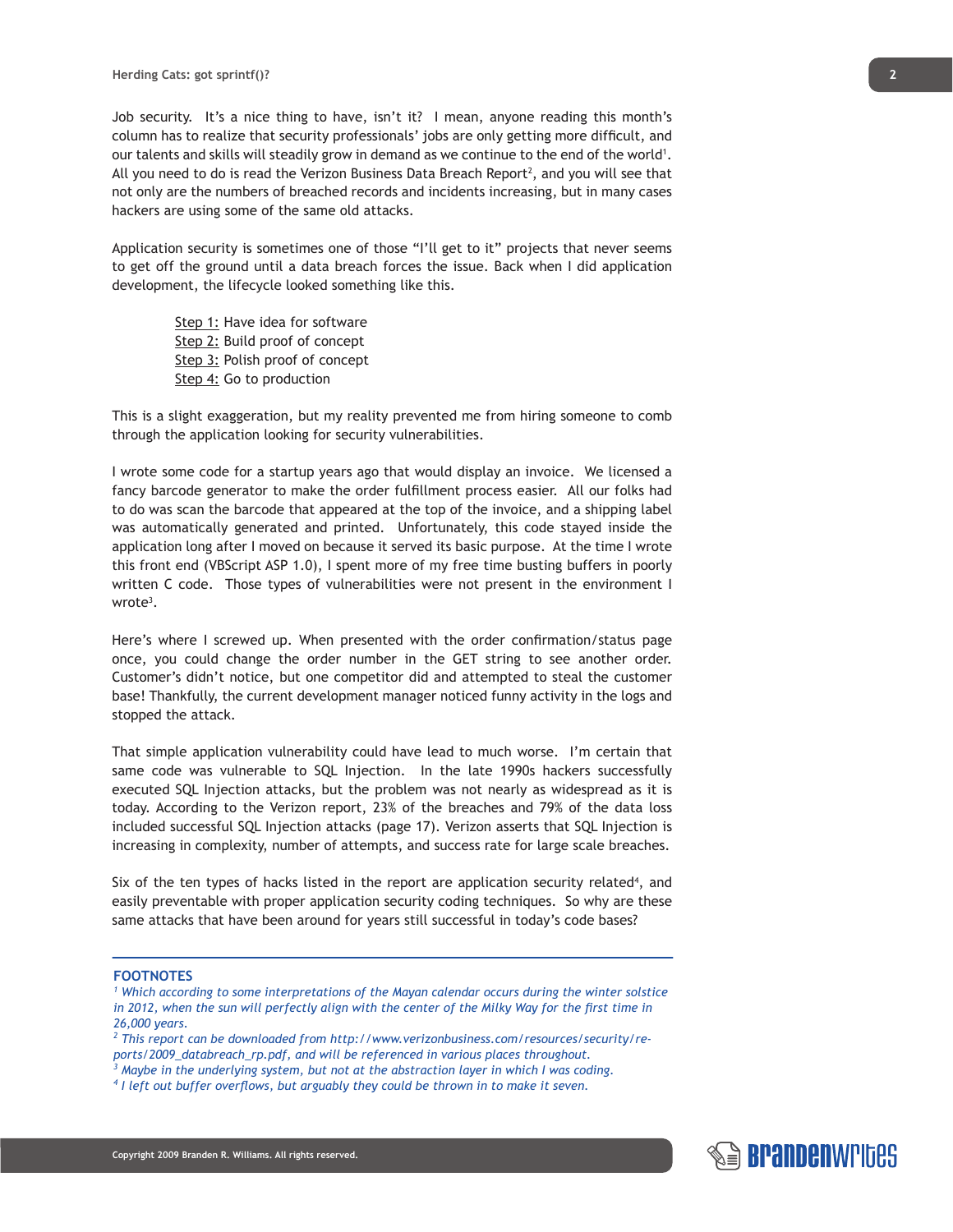Part of the problem is how people are taught to write code. In some programming languages, security is built-in via abstraction. In other cases, developers lean too far toward the functionality side of the Security vs. Functionality continuum. Some of it is lazy coding, and others are an "Under the deadline at 4am and only injected caffeine will keep my fingers moving" mistake. One of those, "The printf() call was shorter and took less arguments than the sprintf() one" moments that we wish never happened when things blow up. And we totally promise to fix it in the next release.

I've had an interesting debate with some of my customers lately. Application code review is more expensive than application scanning or application penetration testing, but could it be more valuable? Finding vulnerabilities with static and dynamic code analysis can be fun and can yield actionable results much faster than a consultant working with a proxy can.

Do yourself a favor and find someone you trust to take a swim through your application code. The results will be enlightening, and the actions you take based on the report will close gaping holes in your security posture. Then be sure to educate your developers and check up on their code to make sure they learned from their mistakes! Track bugs with a sad-face sticker chart if you have to, but be sure to let your developers know when they introduce vulnerabilities into their code BEFORE it hits production.

**SE Brandenwri**des